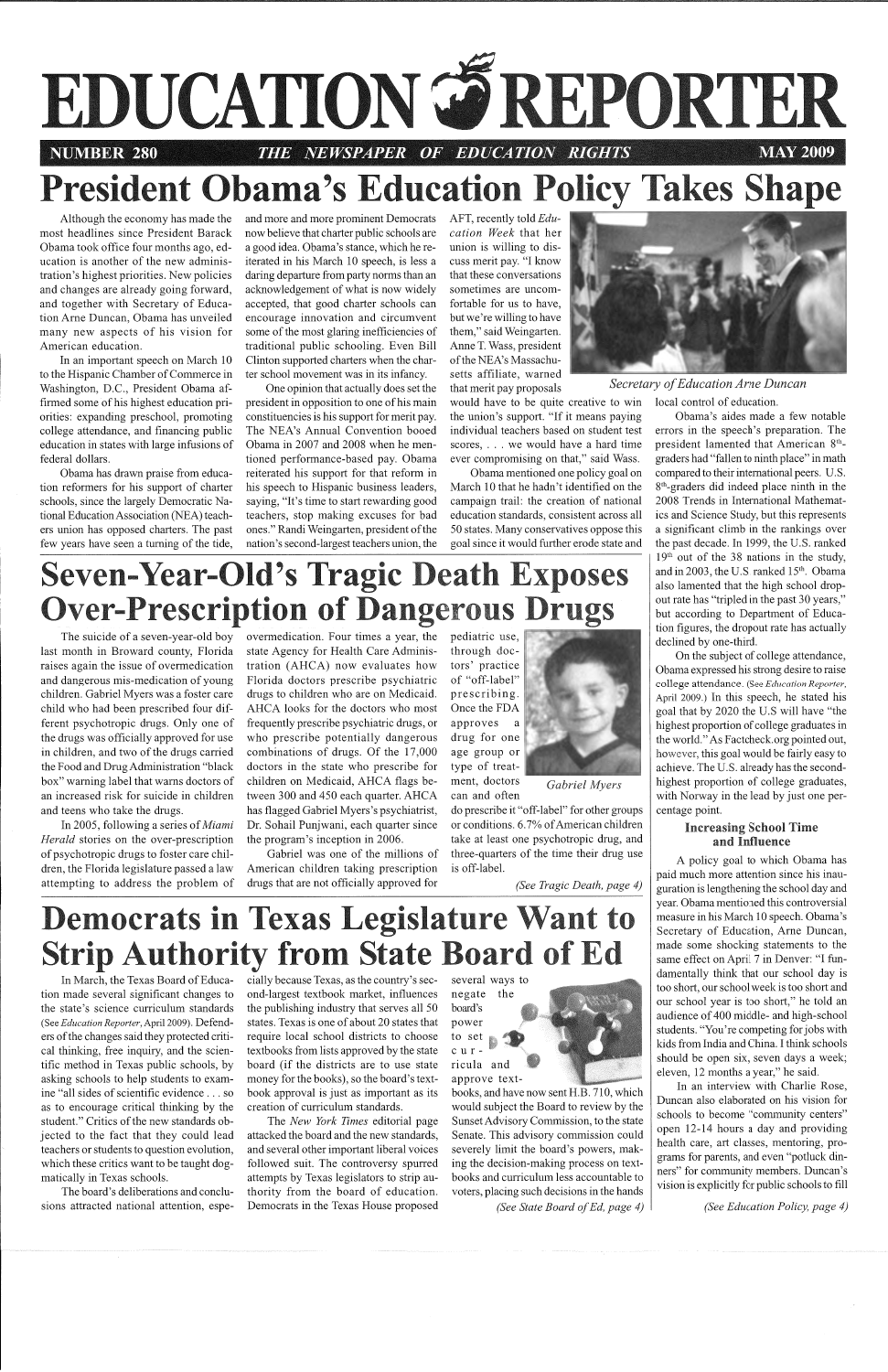## 2 **IDUCATION REPORTER,** MAY **2009**

# E DUCATION

An influential government-appointed panel advised depression screening for all teens, even those with no symptoms of depression. The U.S. Preventive Services Task Force wants doctors to use questionnaires to screen all American teenagers at least once a year. "You will miss a lot [ of depression] if you only screen high-risk groups," said Dr. Ned Calonge, who chairs the task force. *(Pediatrics,* April 2009)

The U.S. Supreme Court heard a case concerning the constitutional rights of a 13-year-old girl whom school officials strip-searched after a classmate accused her of having ibuprofen at school. Ibuprofen is the painkiller commonly sold as Advil or Motrin. The girl, Savana Redding, was humiliated under Safford Middle School's bizarre zero-tolerance policy. *(Washington Post,* 4-11-09)

An insightful letter to the *Wall Street Journal* pointed out that the recession is *not* the only factor in families' saving or not saving for their children's college educations. "It is a fact that the current system of college tuition and financial aid formulas punishes good economic behavior," writes Kevin Poehlmann. Families with savings pay full tuition, while families who have not saved receive deep discounts. "Not only does this create a massive disincentive for savings on a national basis (why should you save if all the economic benefits get passed to the college and then on to the nonsavers in the form of lower tuition and grants), but it is fundamentally unfair and essentially a confiscatory tax." *(Wall Street Journal,* 4-7-09)

Brown University struck Columbus Day from the school calendar, and will celebrate "Fall Weekend" instead. Students and faculty will have the day off on Columbus Day, but without making reference to the explorer. The student newspaper found that two-thirds of students favored changing the holiday's name. (Fox News, 4-8-09)

"We know what is *not* working," Kevin P. Chavous of Democrats for Education Reform reminded listeners at a recent forum on school choice. The District of Columbia, where Chavous served as a city council member, demonstrates some of the most disappointing education outcomes in the nation, despite spending \$26,555 per student this year. "Anything that is remotely different will get pushback from the status quo, even if the status quo isn't serving children," said Chavous. Chavous and other reformers met in D.C. to discuss the growth of tuition tax credits for private schooling, a school choice reform some are calling "neovouchers." Six states have begun to offer tax credits to individuals who donate money to nonprofit, privately nm programs that give tuition scholarships for private schooling. The six states are Arizona, Florida, Georgia, Iowa, Pennsylvania, and Rhode Island. Some of these states also offer such tax credits to businesses.

*(See Briefs, page 4)* 

## **Planned Parenthood Suppresses Evidence of Statutory Rape**

*Education Reporter (ISSN 0887-0608) is published monthly by Eagle Forum Education & Legal Defense Fund with editorial offices at 7800 Bonhomme Ave., St. Louis, MO 63105, (314) 721- 1213, fax (314) 721-3373. Editor: Andrea Curry. The views expressed in this newsletter are those of the persons quoted and should not be attributed to Eagle Forum Education & Legal Defense Fund. Annual subscription \$25. Back issues available@ \$2. Periodicals postage paid at Alton, Illinois. Web site:* http://www.eagleforum.org *E-mail:* education@eagleforum.org

Live Action, a UCLA-based student group, is conducting a nationwide undercover investigation of abortion pro-

> "This is the sixth clinic we have recorded that manipulates the law and covers up sexual abuse," says Lila Rose. "Planned Parenthood's abortion-first mentality makes it operate as an advocate for terrible crimes against children. What more do authorities need to see before holding this organization accountable for its institutionalized indifference to statutory rape and sexual abuse of children?" (http://liveaction.org/memphis/)

#### **MALLARD FILLMORE** / by Jeff Tinsley



## **Tax Credits for Scholarships to Private School are on the Rise**

immediately report suspected statutory rape or other sexual abuse of minors.

"Look, if we keep up this conversa-

vider Planned Parenthood's systematic suppression of evidence of statutory rape. The group's Mona Lisa Project has caught counselors at six

different

Planned Parenthood clin-*A Live Action undercover visit to a* keep the conversation *Planned Parenthood in Memphis, TN* secret. She goes on to ics violating state laws that are meant

to protect young girls. The Mona Lisa Project's latest under-

cover video shows Live Action president Lila Rose, a 20-year-old UCLA student, meeting with a counselor at Planned Parenthood in Memphis, Tennessee. Rose told the counselor that she was 14 years old and was pregnant after sex with her 31-year-old "boyfriend." Rose said that she needed a secret abortion, bypassing Tennessee's parental consent requirement, to prevent her parents from finding out about her sexual relationship with this much older man. Tennessee Code 37-1-605 requires health care professionals to tion I'm gonna have to talk to my manager and yeah, [your boyfriend]'s gonna get in trouble," the Planned Parenthood counselor tells Rose in the video. "I'm not gonna tell anybody, OK?" she promises, asking Rose also to advise Rose to lie to

Kevin G. Welner, author of *Neo Vouchers: The Emergence of Tuition Tax Credits for Private Schooling,* estimates that the judge in order to obtain the necessary exemption from Tennessee's parental consent law for abortion. "Don't mention it. Just say you have a boyfriend 17 years old ... whatever."

100,000 students are now receiving financial aid to attend private school under state tax-credit policies. Less than half that number receive tuition assistance through publicly financed voucher programs.

Arizona, Florida, and Georgia offer tax credits equal to 100% of the amount donated. The other states credit between 65% and 90% of the amount donated.

Tuition tax credits offer several important advantages over voucher programs. Some conservatives fear that voucher programs might ultimately give the government more control over private schools, since tuition scholarship money comes out of public coffers. Voucher programs also appear to be more vulnerable to legal challenges than tax credits are. In 1999, the Arizona Supreme Court found no problem with one of that state's tuition tax credit programs, whether the donated money allowed students to attend secular or religious private schools. Opponents of vouchers have repeatedly attacked the use of vouchers at religious schools. Since parents, not government entities, select the school their children will use a voucher *(See Tax Credits, page 3)* 

## **Book of the Month**



Christianity: Lifeblood of America's Free Society (1620- 1945), by John A. Howard, Summit Press, 2008, 136 pp., \$12.95



World War II hero Dr. John Howard has served

in the federal government, in higher education, and as senior fellow at the Howard Center on Family, Religion, and Society. A member of the Greatest Generation, Howard writes persuasively in this book about the high ideals of service, duty, and sacrifice that enabled Americans of the 1940s to pull together and defeat the Axis powers.

In contrast to Howard's childhood and the rest of America's history until quite recently, students today are "cheated by a society that has not provided them with an understanding and appreciation of human grandeur," writes Howard. These students "know next to nothing about the record of men and women whose labors and sacrifices have made us proud to belong to the human race.... In their schooling, in their homes, in their entertainment, the concept of ennobling obligation is as unfamiliar to them as Egyptian hieroglyphics." When young people never encounter any ideals worth attaining to, it is little wonder that so many are selfcentered, shallow, and unwilling to work hard or serve others.

*Christianity: Lifeblood of Americas Free Society (1620-1945)*  tells the history of Christendom in America, and how Christian doctrine and ideals helped to create a cooperative and peaceable society. Beginning with the Pilgrims, Howard traces the religious life of America through the First Great Awakening, the founding of the nation, George Washington's leadership, 19<sup>th</sup>-century America, and up through the "'ought' culture" of duty that carried the United States to victory in World War II. Howard ends each chapter with a few pages of aptly chosen, fascinating, and often inspiring quotations.

Howard issues a rousing call for a return to the ideals, arising from a Christian worldview, that made America great. He points to the Templeton and Ingersoll Prizes as exemplary efforts to motivate and reward great art that invokes these high ideals. Howard cautions conservatives against losing hope. "It is c01mnonly supposed that you cannot turn back the clock, that social change, like the genie that can't be stuffed back into the bottle, simply cannot be reversed. Like many other popular beliefs this one is not true," he writes. Howard's book lights the way forward with its portrayal of true greatness: humility, righteousness, useful work on behalf of others, and self-sacrifice for the greater good.

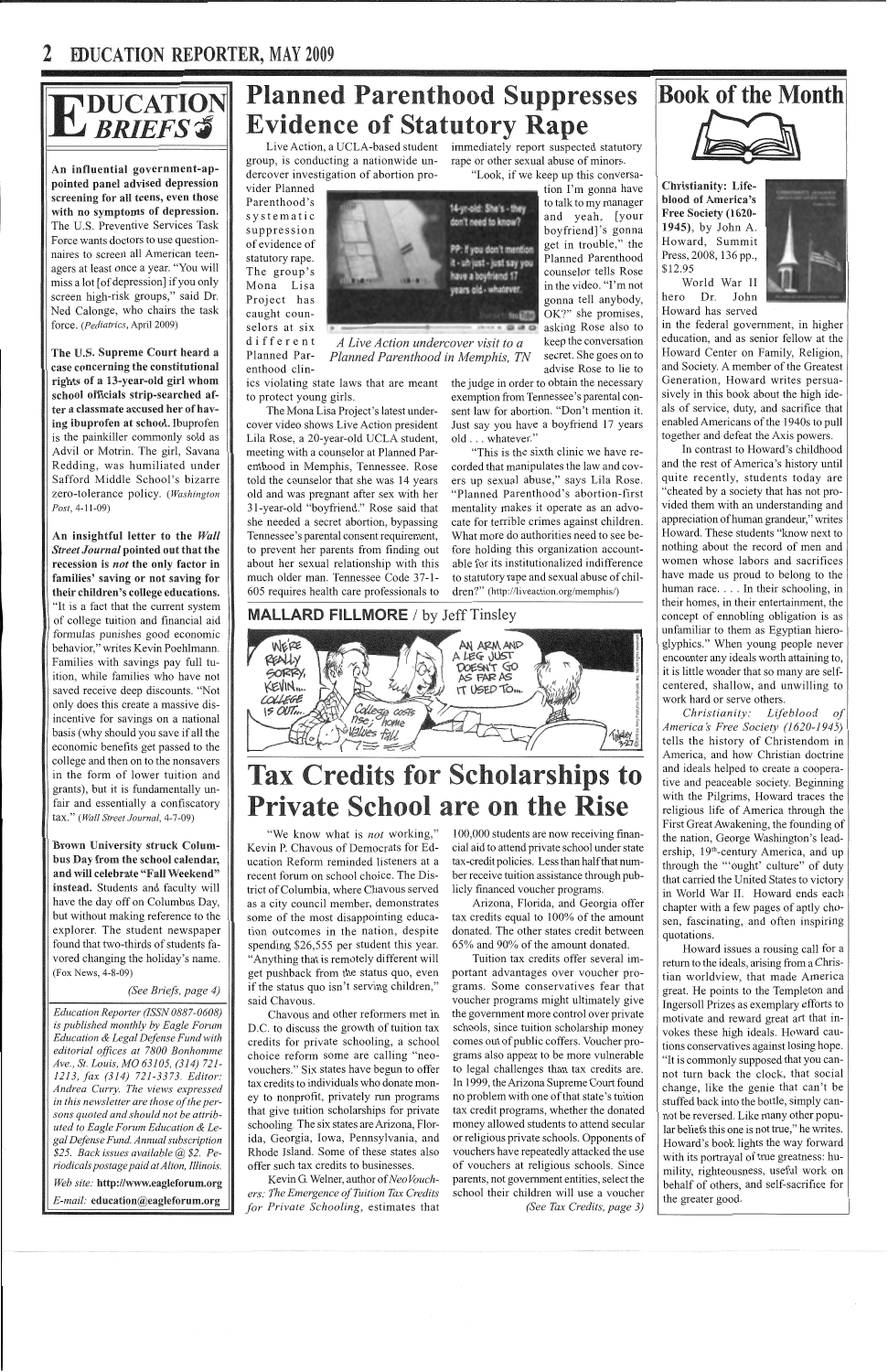# $FOCUS:$  Why Not Manage Universities, Mr. President?

#### by Paul Kengor

I hear it again and again, even from some pro-business conservatives:

> *Hey, I have no sympathy for AIG and the automakers and the banks. When you take government money, you can expect the government to tell you what to do. Besides, some of these companies are wastefid, charge too much, and their salaries are too high.*

Think about it: Few things in our society are as costly as college education. From the moment parents look into their newborn's eyes, they begin saving for college — the single greatest expense in their child's life. Entire life savings are dumped into college educations. Even then, that's not enough; student loans, with interest, are necessary.

Well, if that's so, then why doesn't the government intervene to run our universities, which consume huge amounts of government money? Why don't President Barack Obama and the Democratic Congress dictate marching orders to university presidents? Why not fire the bad ones? Why aren't Barney Frank and Chris Dodd calling in provosts to explain themselves?

And what about the product  $-$  assuming the product graduates? Economically speaking, few graduates will achieve the hourly salary of their professors. Educationally speaking, these degreed citizens perform miserably in basic civic and economic literacy. (Check out the recent survey by the Intercollegiate Studies Institute, at www.isi.org.)

My master's degree alone cost me so much - after my parents poured everything into undergraduate educations for my brother, sister, and me  $-$  that it took ten years at almost \$1,000 per month to pay it off. Homes in California are bargains compared to our nation's colleges. The cost of a degree is obscene.

And yet, consider the salaries of those running these universities, particularly those accepting the most government

**Tax Credits** (Continued from page 2)

funding. According to the Chronicle of Higher Education, 59 public-university presidents received salaries exceeding \$500,000 in 2007-8, up from 43 the previous year $-$  a healthy salary jack while many parents grappled with job losses.

According to Welner, tuition tax credits are "relatively unencumbered by the [political] baggage of past voucher battles." This raises the question of whether Welner's term, "neovouchers," is the best one for advocates of tax credits to use. That term is bound to carry with it the same "baggage" that Welner references with respect to the term "vouchers." Welner himself is ambivalent about the trend he chronicles in his book. He acknowledges some advantages that tuition tax credits seem to offer, but is sympathetic to school choice opponents who fear that any growth in private education will come at a cost to the quality of public education — what Welner, at the re-

Over at Barack Obama's and Bill Ayers's alma mater, Columbia University, President Lee C. Bollinger made \$1,411,894 last year. John Sexton at NYU collected \$1,324,874. Northwestern's Henry S. Bienen scraped by with \$1,742,560. And Amy Gutmann of Penn raked in \$1,088,786 - a staggering 40% raise from the previous year, enough to make a Big Oil CEO green with envy.

And what about the Keynesian advising President Obama to deficit-spend our tax dollars to "prime the pump" during the recession? When Lawrence Summers recently left Harvard, he received a \$2-million severance. That was on top of his annual salary of \$714,005, not to mention his wife's salary (as a literature professor) of \$179,056. Did I mention that Harvard provided the couple with a home?

Here's a question for Senator Chuck Schumer's staff: Have you compared the wage of these folks to the custodians who clean their offices? How about professors in Feminist Studies at Cal-Berkeley or at Columbia Teachers College vs. the stiffs who prepare their food in the cafeteria? The typical tenured professor spends under ten hours per week in the classroom, and gets at least five full months of paid vacation. No one, from the little library lady to a GM fat-cat, enjoys those perks.

Talk about "Two Americas." If you boys on Capitol Hill want to fan the flames of class warfare, this is a tinderbox.

And yet, after all that, after taking tens of thousands of dollars per year from debtridden students and parents, on top of boatloads of government money, these colleges are screaming that they are broke. How can this be? Who's responsible? Why isn't Congress demanding hearings?

And I ask liberals: What could be as un-progressive as a morn and dad in Iowa, with a combined income under \$60,000,

to attend, the case that vouchers violate the establishment clause is very weak; but such accusations have nevertheless impeded the growth of voucher programs.

> Indeed, consider the results of the November 2008 election, in which collegeaged voters came out in droves — nearly

cent D.C. forum, called a "cycling down ward" in the quality of public schools. Sheila Simmons of the National Educa tion Association agreed. "We have to look<br>at the masses of children," said Simmons.<br>"We need to change public schools, we<br>need to change public education."<br>Simmons also argued that the private<br>sector is too small to serve ber of children who are not receiving a good education in public schools. Adam B. Shaeffer of the Cato Institute acknowl edged that "the capacity issue is a serious one." He said it would take time for pri vate schools to grow, and for new schools to open. "If you actually free the money up and give parents control over that mon ey and they start choosing private schools," Shaeffer contended, private ed ucation will grow to meet the demand. *(Education Week,* 1-7-09)

Nope, there will be no demonization of rampant "greed" in this sector of the American workplace. There are only angels running our universities - liberal angels.

sending their daughter to an elite Northeast  $university$  - with their life savings not enough — to float a bunch of Ph.D.s who've accumulated more cash in ten years than "mom and dad" in a lifetime?

So, why isn't Pres-

ident Obama reining in our colleges? Why isn't Nancy Pelosi demanding accountability?

Alas, here's the dirty little secret: Liberal Democrats see no reason to investigate universities. Why? Because colleges serve as the popular front for advancing the left's agenda. They are essentially recruiting grounds for Democratic Party voters and activists.

Our universities are the most monolithic institutions in America. There may be more ideological diversity in the Taliban. Here are a few figures:

A 2007 study by sociologists Neil Gross of Harvard and Solon Simmons of George Mason University found that liberal faculty outnumber conservatives by 11-1 among social scientists and 13-1 among humanities professors. That's consistent with a long line of surveys, which tend to find self-identified liberals around 80-90% and conservatives around 10%.

It has been that way for decades. I have a folder jammed with studies. One of my favorites is an early 1990s poll that found 88% of "public affairs" faculty identifying themselves as liberal, 12% claiming to be "middle of the road," and, remarkably, 0% opting for the conservative label.

A 2003 survey by the Center for the Study of Popular Culture found these ratios of Democrats to Republicans: Swarthmore: 21-1. Bowdoin College: 23-1. Wellesley College: 23-1. Brown University: 30-1. Amazingly, the study couldn't identify a single Republican at the faculties of Williams, Oberlin, MIT, and Haverford, nor a single Republican administrator at Penn, Carnegie Mellon, or Cornell.

Analyses of Cornell found 166 liberals compared to six conservatives; at UCLA, 141 liberals vs. nine conservatives.

I could go on and on. Remember that academia champions "diversity."

Keep in mind, too, that these figures are fully out-of-sync with the public and parents who hand their children to these professors. For at least two decades now, the number of self-identified conservatives among the overall population has ranged near 40%, whereas self-identified liberals hover around 20%, holding steady even in the last election that elected Barack Obama. Thus, the liberal Democrats running the federal government have no complaint about our universities. They share the same worldview, and the professors pass the faith to the students.



one in five voters, or about 25 million ballots - and went for Obama by more than two to one. As I have noted before, those voters alone well exceeded Obama's overall vote advantage. It was truly the college crowd that elected Obama.

So, this is perfect for Obama and his fellow Democrats. Why change a thing?

But actually, it's even worse than that. These professors funnel not only students to the Democratic Party. In 2004, the nonpartisan Center for Responsive Politics found that the top two institutions in the country, in terms of employee per-capita contributions to presidential candidates, were Harvard and the University of California system  $-$  both of which gave 19 times more money to John Kerry than to George W. Bush.

Another 2004 analysis, by Andrew Sullivan, found that of the nearly 800 donations made to the Kerry and Bush campaigns by Ivy League professors, 92% went to Kerry. I haven't seen an analysis of 2008, but I'm sure it's worse.

Maybe I'm being unfair. Perhaps these learned institutions don't get enough money from the life-savings and bank borrowing of students and parents, and really do need a lifeline from Uncle Sam, plus a second lifeline from their states?

Nonsense. I teach at Grove City College in Grove City, Pennsylvania, which takes no government money, the result of standing for its principles of faith and freedom before the U.S. Supreme Court. The college is not wasteful; our students graduate in four years with extraordinary placement in jobs and grad schools; our students get aid through a privatized loan program; the college is listed as one of the "best buys" in higher education; it is certainly no bastion of secular liberalism; and its students score exceptionally well in surveys and tests. (Grove City College scored second in the nation in the aforementioned ISI survey.)

Sadly, though, Grove City College is the exception. The rule is what our rulers in Washington desire.

So, don't expect any AIG-like show trials of college presidents, nor President Obama firing the president of Columbia. Don't expect higher taxes on cushy contracts. Don't expect a push to cap salaries or freeze tuition or regulate rising costs.

*Paul Kengor is author* ofThe Crusader: Ronald Reagan and the Fall of Communism *(HarperPerennial, 2007) and professor of political science at Grove City College.*